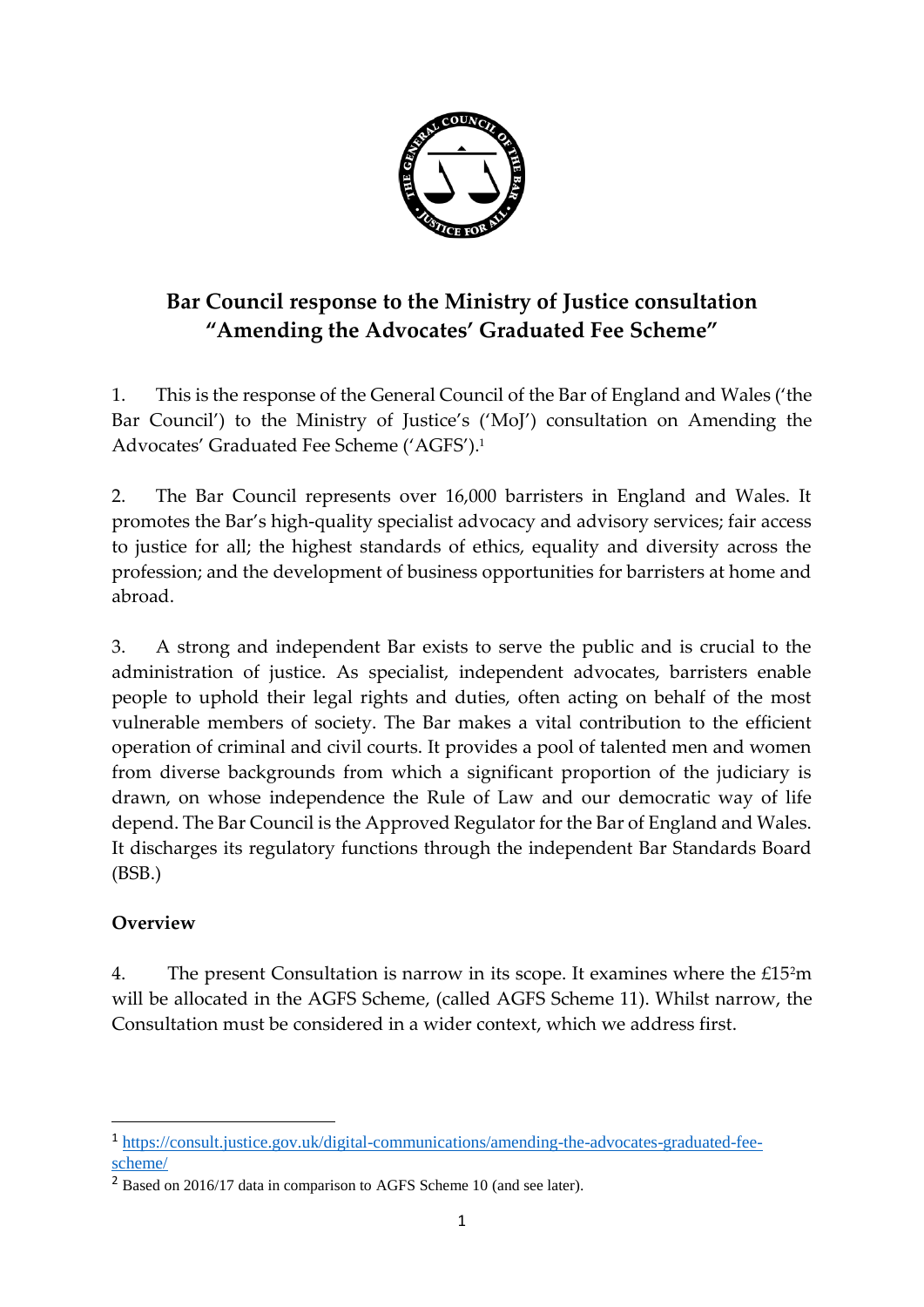5. Whilst the injection of further funds into the AGFS Scheme above the original proposals in AGFS Scheme 10 is a welcome first step, the Bar Council wishes to make clear that it must be regarded as just that – a first step in an ongoing process. Whether one looks at the original proposals in AGFS Scheme 10, or the current proposals in AGFS Scheme 11, it is clear that they are insufficient to address the long term sustainability of the self employed Bar insofar as a practice in criminal legal aid is concerned. Within the profession, the conditions for individual practitioners to which the present levels of remuneration have led are having sustained detrimental impact on their wellbeing. All of this has an immediate impact in terms of recruitment and retention, which will shortly result in a 'point of no return'. This seems likely to ensure that, over the medium to long term, the funding of criminal defence work will become more expensive for the MoJ, and lead to poorer quality justice outcomes. This unattractive situation is avoidable – but only if the MoJ takes seriously the current position and is willing to put in substantial work to improve it. The Bar Council intends to engage with the MoJ immediately on these issues and we will not wait for the proposed review. The Bar Council's position is simple and straightforward, as it has been throughout: Immediate action is required to increase legal aid payments to advocates to a level which provides fair and proper remuneration for the important public interest work that the criminal Bar undertakes. At present, it does not do so.

6. Whilst the Bar Council welcomes the  $£15$  million<sup>3</sup> for legal aid, even that sum is small, overdue and only the beginning. Recent evidence published since the Consultation started, and which led to its extension, demonstrates that the increase offered when compared to the actual AGFS Scheme 9 expenditure for 2017/18 is, in fact, only £8.6m. This has caused huge disquiet in the profession. That disquiet is shared by the Bar Council. Whilst the Consultation questions ask whether we "agree" with the proposed legal aid fee increases, to which we have answered "yes" that should not be misinterpreted. AGFS fees are still in real terms approximately 40% lower than they were ten years ago. <sup>4</sup> The present 7% or less does not represent an overall increase in legal aid payments for criminal advocacy. Much more still needs to be done.

7. It is not correct to state, as the Consultation does, that it was the Bar Council which suggested what the appropriate level of a brief fee should be in any one of the

**.** 

 $3 \text{ £15}$  million is based on the 2016-17 Legal Aid spend and case mix, contrasted to AGFS Scheme 10. It is inclusive of VAT [as set out in the Bar Chairman's 'Revised AGFS £15m AGFS Note' footnote 1, released on 7 June 2018 before the CBA vote].

<sup>4</sup> In 2013 research was undertaken by Professor Martin Chalkley into AGFS fee cuts between 2007 and 2013. He reported, "My findings are that as of 2013 AGFS prices have been reduced by 21.0% in cash terms equating to 37% in real terms" (page 52 of the Bar Council's October 2013 response to the Governments "Transforming Legal Aid: Next Steps" consultation).

More recently, the Justice Committee of Parliament reported in July 2018 that "The general downward trend in expenditure on [criminal] legal aid […] shows a fall of 33% in real terms between 2011–12 and 2017–18" (paragraph 79, House of Commons Justice Committee, "Criminal Legal Aid: Twelfth Report of Session 2017–  $19"$ ).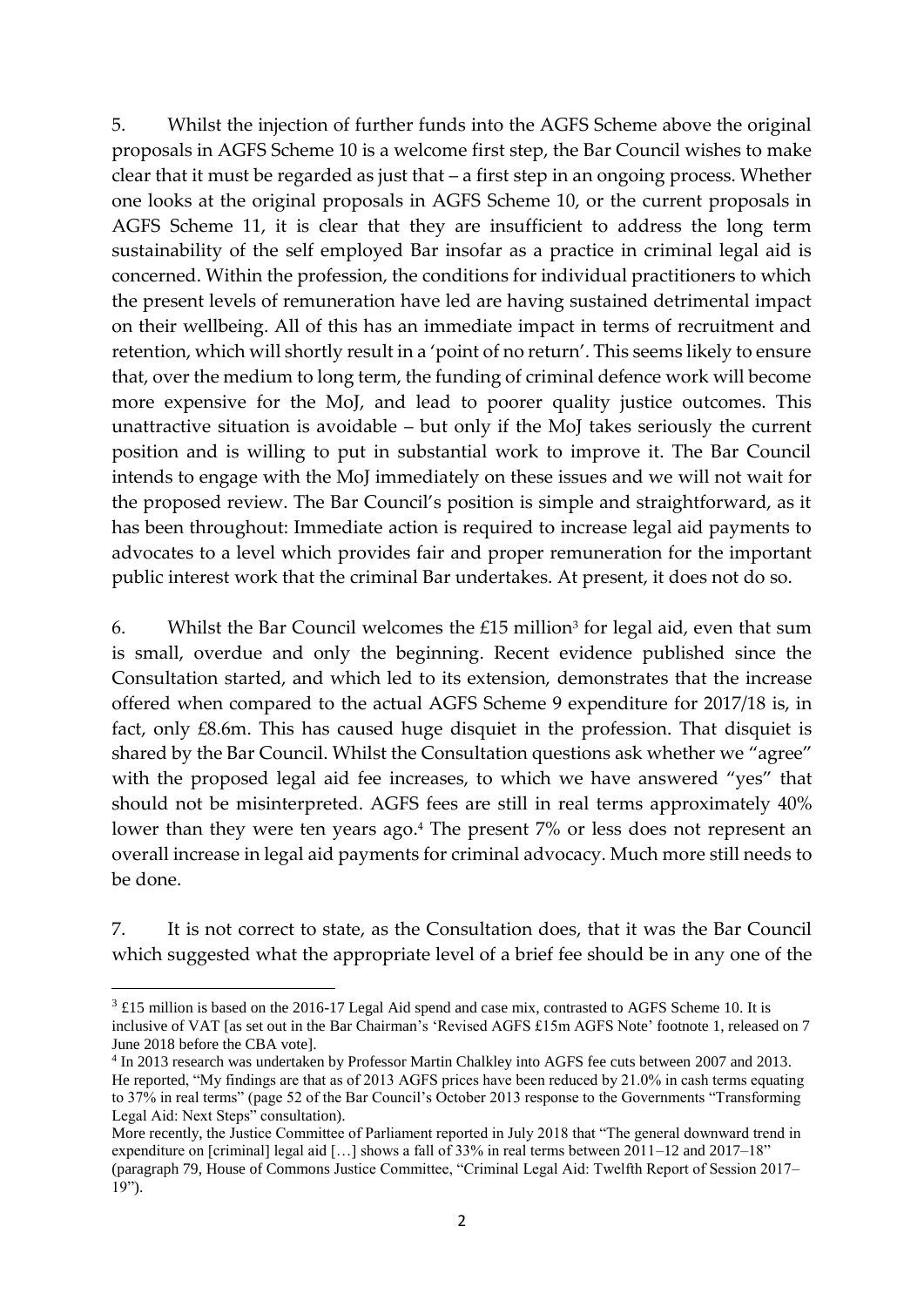specific bands of cases being consulted on. The Bar Council, along with the Criminal Bar Association, assisted in identifying the bands where the £15m could be allocated and where it would be most effective. That exercise was undertaken with the sole intention of mitigating what would otherwise have been an even greater loss of income to advocates instructed in cases in those specific bands. The Bar Council also specifically focused on ensuring that £4.5 million was aimed exclusively at offences or hearings that junior advocates would usually deal with. The exercise (giving a figure of £15m) was based on the 2016/17 legal aid spend and case mix, which was the only and most recent data made available to us. Importantly, however, the £15m available to be allocated, was determined by the MoJ alone. It is not and never has been the Bar Council's position that the £15m offered was or is sufficient to make AGFS fee rates sustainable or that it will ensure that reasonable fees are paid for all cases. As we have made clear, the Bar Council has approached this proposal on the basis that it is 'the first step' endorsed by a narrow majority of those at the criminal Bar. We note as well in this context that when the review of AGFS Scheme 11 will fall due it will take place at a time when austerity will have come to an end for 2019 Spending Review purposes<sup>5</sup>.

8. The Bar Council draws attention to seven additional matters relevant to the wider context:

(1) The present Consultation does not deal with the level of payment an advocate will receive for a case in one of the proposed amended bands where the legal aid order was granted after 1 April 2018 but before the statutory instrument ('SI') introducing the revised payment comes into force, assuming that the proposed changes are adopted. <sup>6</sup> This must not be the case for any longer than can be avoided. This inequity is worsening by the day due to the delay the profession has experienced in this Consultation, and which the Bar Council has made representations about. The Bar Council and the profession had anticipated that any amended AGFS scheme 11 would be operative by now. It is axiomatic that cases in these bands continue to be difficult and challenging, and the work an advocate has to undertake to prepare and present them remains the same. To meet this shortfall, the Bar Council urges the MoJ to pay the additional 1% from the start of the amended scheme when the SI comes into force, and not in 2019. This will go a little way toward compensating advocates instructed in these cases and it would be a sign of wider goodwill toward the profession for the delay it has experienced. The Bar Council urges the

<sup>5</sup> Prime Minister's Speech, Conservative Conference, Birmingham, 3 October 2018

<sup>6</sup> Assuming the proposed changes are adopted, the MoJ maintains there can be no retrospective payment to advocates of the revised fees for work in the consulted bands until the SI comes into force.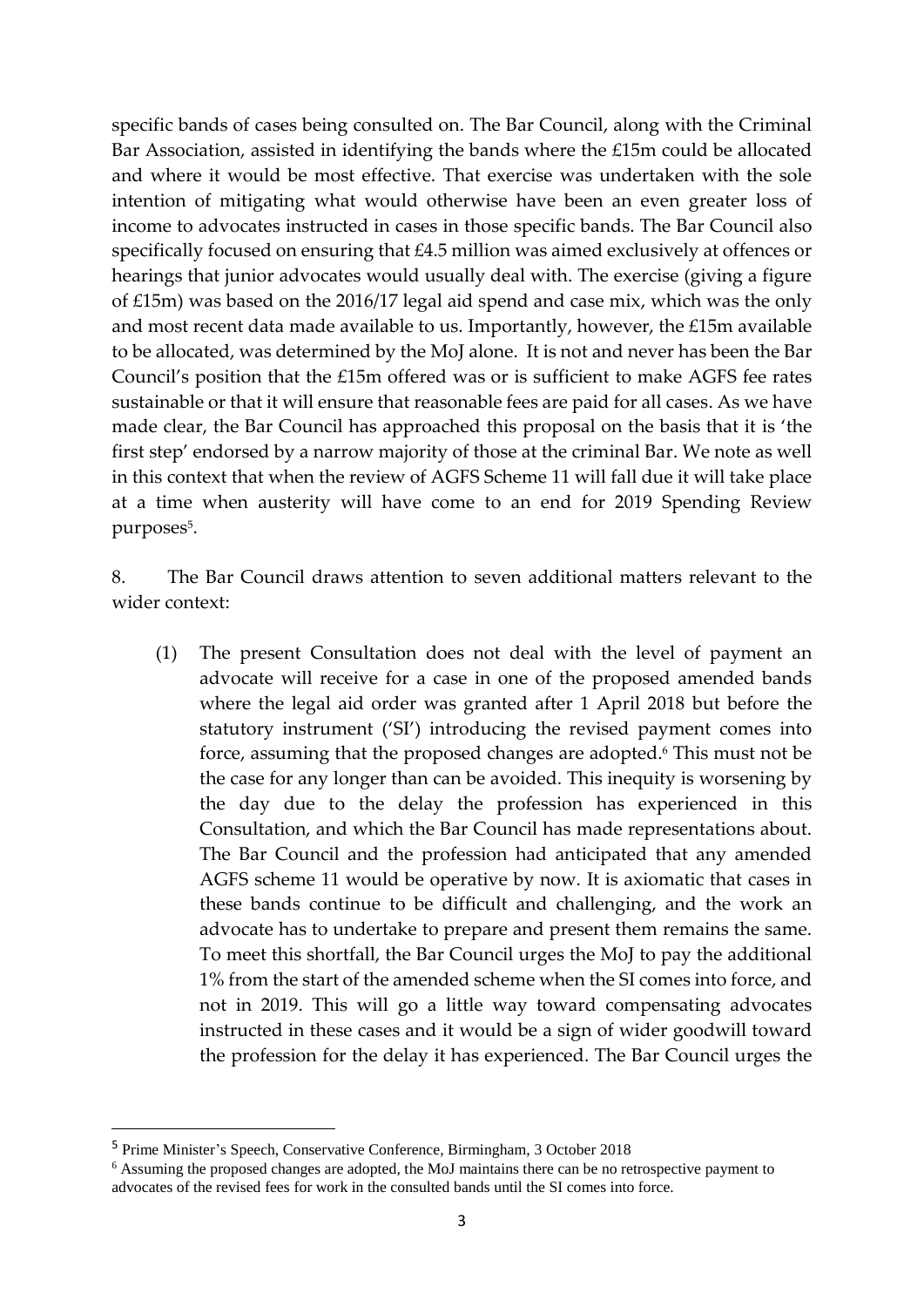MoJ to ensure that the new rates apply to all work done after the date on which the SI comes into force.

(2) At this early stage in the operation of AGFS 10/11 it remains uncertain whether it is a scheme that is a 'more comprehensive case system [that] properly captures the broad spectrum of criminality' as the original AGFS scheme consultation suggested it would. <sup>7</sup> There is a long and complex history to the design of the present AGFS 10/11 Scheme. It has been labelled by many as being the 'Bar's scheme'. Many barristers thought that The Bar Council, Criminal Bar Association and the Circuits played a large part in its design but to describe it as the 'Bar's scheme' is a lazy label and not accurate. The Bar Council and Criminal Bar Association assisted in the design of a scheme given the parameters that were set by the MoJ, which included cost-neutrality and the abolition of page count. The Bar did design a scheme that introduced the banding of offences that *partially* ignored page count as a proxy for fee calculation<sup>8</sup> and, in turn, banding of offences that if they were properly remunerated would have meant special preparation was no longer needed for normal cases. This however ignores one key fact about the original proposals. The fee levels the Bar suggested were not adopted by the MoJ. It is the lack of adequate funding and in particular though its inability to deal with much higher end paper heavy cases, that will see Scheme 11 fail to adequately remunerate advocates. Had the bandings in Scheme 10/11 been adequately remunerated they would have properly captured a case's complexity. It is not the design of the scheme *per se* that is flawed, it is the level of funding in the bands of offences and its inability to deal adequately with the most evidence heavy cases that do not meet the Very High Cost Case (VHCC) criteria*.* For these reasons, special preparation remains essential and cannot be reserved for outlying cases. The definition of special preparation should not have omitted the phrase 'very unusual' to limit its application. This amendment to the definition has arbitrarily resulted in special preparation becoming unavailable in many cases, thereby preventing its use as an important 'pressure value' in a graduated fee scheme that cannot necessarily accommodate the complexities of each and every case and where the fees in the bandings are lower than are needed. As stated, this is particularly important in longer more complex, demanding (and often paper heavy) cases, where advocates are entitled to expect to be properly remunerated for the work they do in and out of court. The Bar Council will in its forthcoming discussions with the MoJ focus on these issues.

<sup>&</sup>lt;sup>7</sup> Paragraph 7.2 Consultation, 5<sup>th</sup> January 2017

<sup>8</sup> Page Counts do remain a proxy for fee calculations in certain offence bandings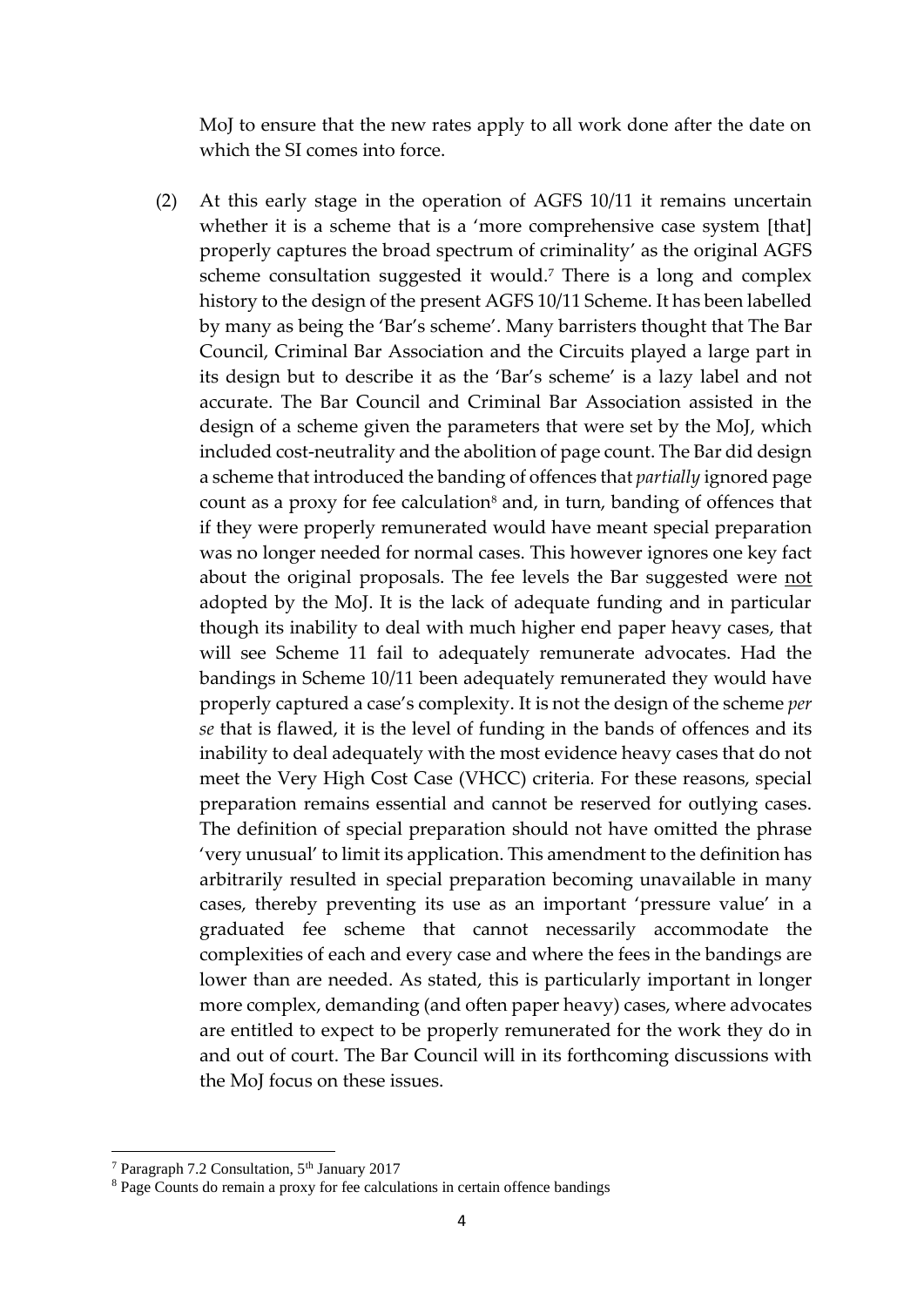- (3) The Bar Council looks forward to the MoJ devising a scheme to pay advocates to read and work on unused material ('disclosure'). Recent cases to hit the headlines about disclosure 'failures<sup>9</sup>', which have brought about a CPS review and an ongoing Attorney General's Review, have only served to highlight the genuine problem that the Bar Council has consistently made the MoJ aware of regarding disclosure. This part of the criminal justice system, from the defence perspective, has been run on 'goodwill' and in the expectation that professionals will 'go the extra mile'. That goodwill is now running out. It is not sustainable to resource the police and prosecution to deal with disclosure but to think that the task is complete when the disclosure is handed to the defence. Work on disclosure can be significant and vital to an accused's case, as reflected in the existing Attorney General's Guidelines on Disclosure<sup>10</sup>. It is simply wrong and unsustainable for there to be a continued system where there is no designated payment for such an important aspect of case preparation. In the same way that the proper handling of disclosure is a cost to the police and prosecution, it must be acknowledged that it is also a cost to the defence which should be properly remunerated. Material disclosed to the defence has met the statutory test and it must be read by the defence as it may assist an accused's case or undermine the prosecution's case against the accused.
- (4) We welcome the proposed review of the AGFS 11 Scheme. However, as stated, we expect the MoJ to continually engage in active dialogue with the Bar Council on the structure of the Scheme with the benefit of operational data, and with a view to ensuring that the scheme is refined and kept fit for purpose for the sustainable future of criminal advocacy. We expect the MoJ to commence its formal review of the scheme based on it having started on the 1 April 2018. We do not expect drift on the delivery of that review as has been experienced for LASPO (Legal Aid Sentencing and Punishment of Offenders Act).
- (5) The Bar Council invites the MoJ to actively re-consider how a defendant's funds, where they are restrained under s.41 POCA (Proceeds of Crime Act) 2002, could be used to pay for private representation. Amendment to legislation to permit a client to use their own money to pay for private representation in criminal proceedings has been a long-standing request of the profession. It would alleviate pressure on public funds, particularly in longer and more expensive cases.

<sup>&</sup>lt;sup>9</sup> Failures which were in fact averted by the actions of advocates who undertook work on disclosed material to ensure the correct outcomes in court.

<sup>&</sup>lt;sup>10</sup> December 2013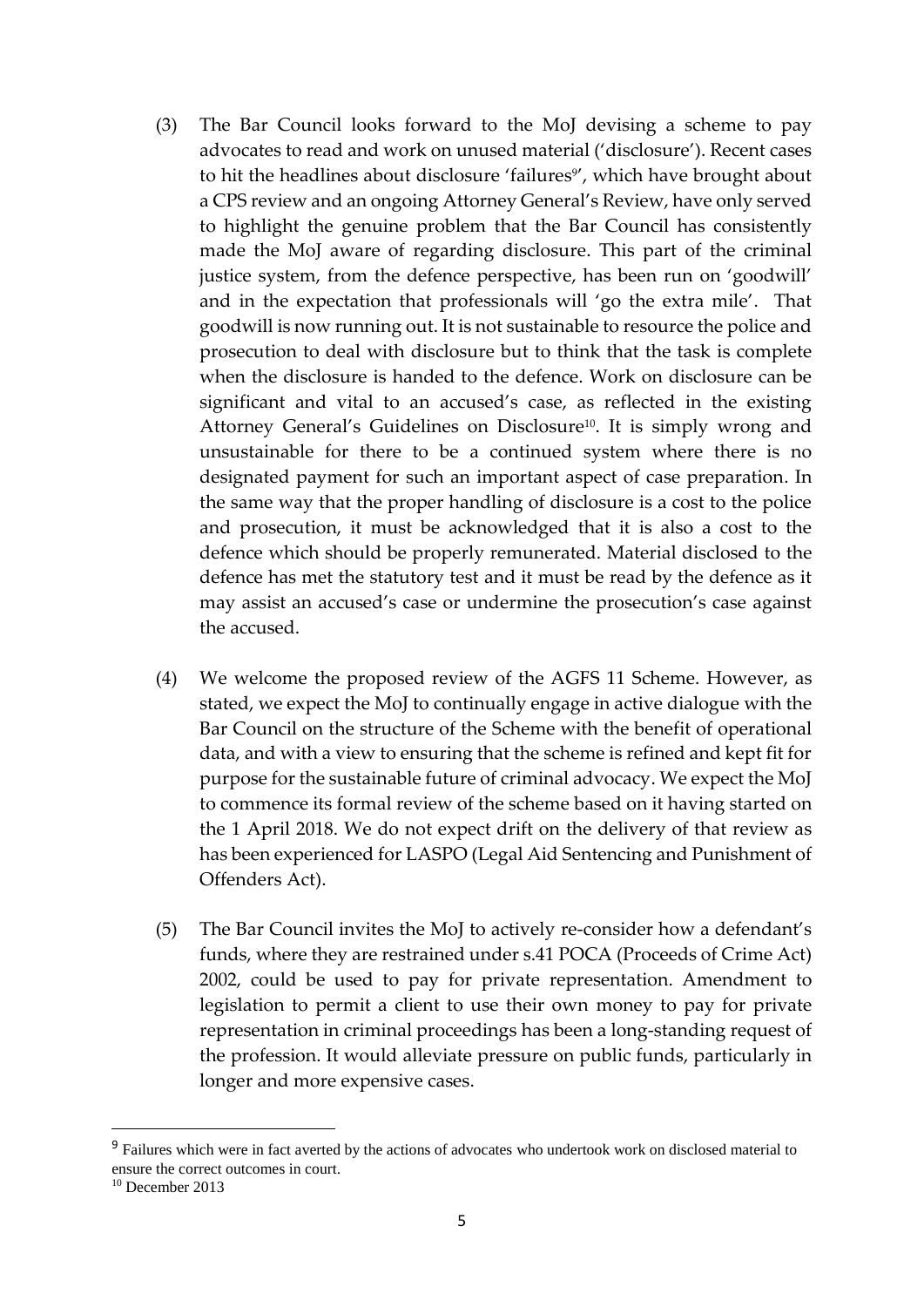- (6) The need to review the operation of AGFS Scheme 11 and to increase the level of remuneration it will provide to advocates has wider and important dimensions. The Bar Council's 'Working Lives Survey 2017' published on 29 May 2018 illustrates that 48% of the criminal Bar were unable to balance their home and work lives. This is due to the ever-increasing burden and workloads imposed on criminal advocates. There were 27% of the criminal Bar who felt emotionally drained by the work that they do. Most troubling of all, 33% of the criminal Bar said they would leave the profession if they could, in comparison to 12% in Chancery and commercial practice. Only 18% of the criminal Bar thought that they were 'paid fairly considering my experience'<sup>11</sup> in comparison to 77% of those at the Chancery and Commercial Bar. The message is clear and the level of disaffection at the criminal Bar is obvious. This poses a real threat to the future administration of justice with the loss of quality and experienced advocates from the criminal courts and an experienced cadre of advocates from which the future judiciary will be drawn. The level of payment an advocate receives from the AGFS for the work that they do and the large amounts of work an advocate is now required to do which goes unrecognised and unrewarded unquestionably affects morale and wellbeing. The Bar Council underlines in the strongest terms that we are at a pivotal point: many advocates now seriously question whether there is a financially viable future career at the criminal Bar. We believe that the MoJ has started to recognise this danger and the review is a step in the right direction, but it must go much further. We draw attention to this key issue because not only will it lead to the loss of the ablest, it will also undoubtedly mean that it will form a barrier to and impact on the future social and broader diversity of the criminal Bar.
- (7) Lastly, following the action by the criminal Bar and the narrow vote to return to work under the new scheme, the MoJ should be under no illusion that this scheme is under very close scrutiny by the criminal Bar and by the Bar Council on behalf of the whole profession. If it needs amendment, the Bar Council will not shrink from pressing for that. In addition to the issue of special preparation, for example*,* we expect as part of our ongoing dialogue with the MoJ to review the loss of page count as a payment criteria and in relation to the most evidence heavy cases in a graduated fee scheme if the value of the bandings remains too low. In particular, we will examine whether the loss of page counts creates perverse and/or unfair financial outcomes for Counsel given the work they do in the life of a case.

**.** 

<sup>11</sup> Table 9.2 pg.11 Working Lives Survey, 2017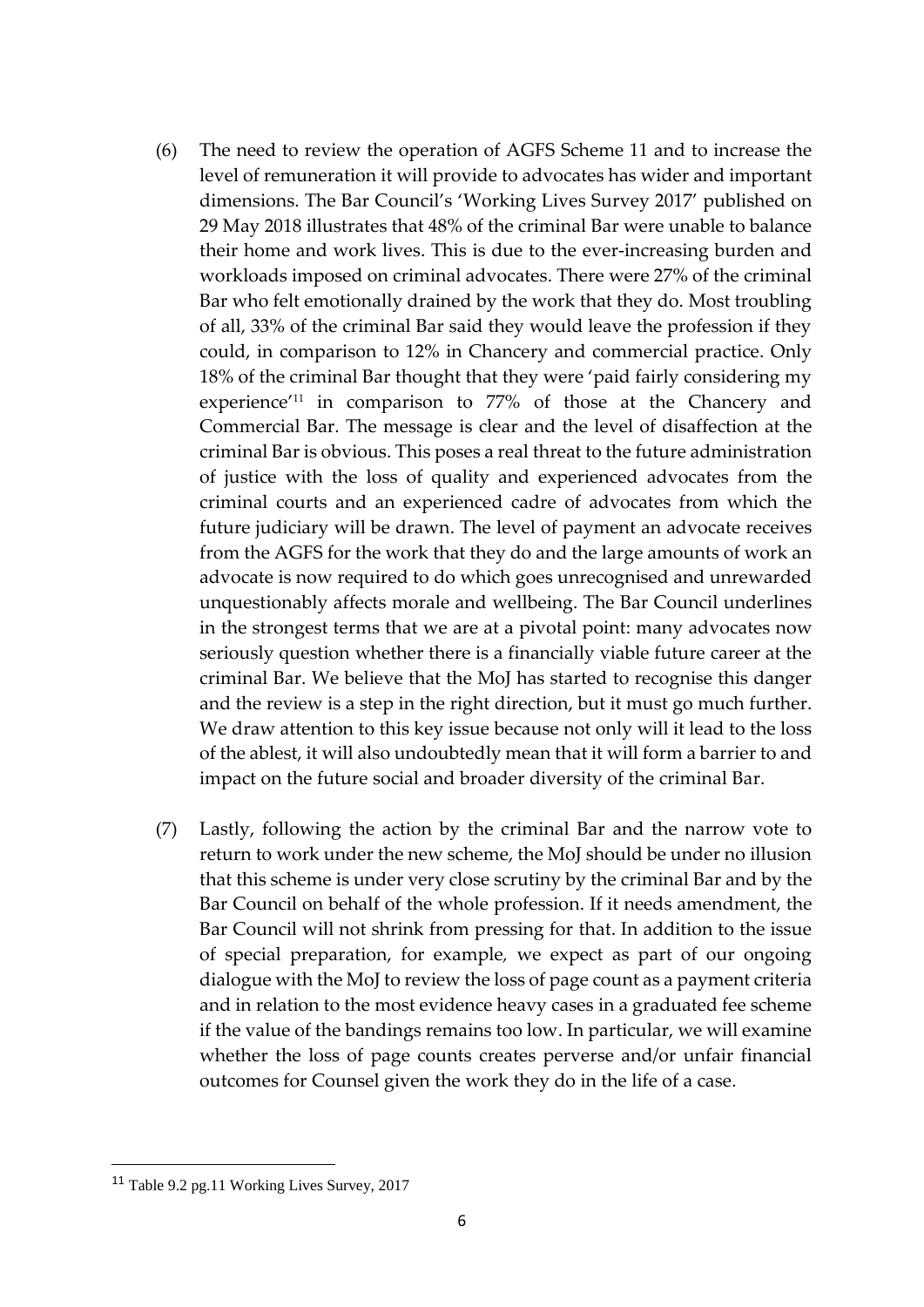9. Further action is also needed in a range of other areas in the criminal justice system. The Bar Council, therefore, welcomes the statement by the Minister and her officials in her foreword to the consultation that:

"Criminal advocacy is important and it is imperative that the professions continue to attract the best and brightest. […] These proposals are, however, only the first step in the process. I am committed to work with the legal professions – both barristers and solicitors – to ensure that criminal advocacy remains an attractive profession which is open to all. This must be a long term, system-wide process, far beyond legal aid."

10. As part of our ongoing discussions, the Bar Council looks forward to working with the Minister to deliver on that commitment.

11. Regarding the distribution of these additional funds, we acknowledge the engagement that the Bar Council and Criminal Bar Association have had with the MoJ - as referred to in paragraph 43 of the Consultation - on how the limited 'additional' funds should best be targeted, following concerns raised by the profession about the initial scheme.

12. Lastly, AGFS 11 is structured in such a way that in any band of case, the established proportionality of fee distribution is that a junior advocate's fee is half that of a QC's fee, and a junior advocate's fee when instructed as a leading junior is three quarters that of a QC's fee. This long-established principle in publicly funded cases means that where a particular band has received additional money, a QC will in monetary terms, receive a larger sum for doing such a case than a junior. It does not follow that the £15m was targeted at QC's as we have seen being suggested. The specific intention has been to address levels of payment for *offences* in certain bands.

# **Q1: Do you agree with the proposed increases to basic fees in bands 4.2 and 4.3? Please state yes/no and give reasons.**

Yes. This category of case did not attract the same level of remuneration as it had previously, therefore, it needed to be specifically addressed to achieve close parity to the former scheme.

# **Q2: Do you agree with the proposed increases to basic fees in bands 6.1, 6.2, and 6.3? Please state yes/no and give reasons.**

Yes. This category of case did not attract the same level of remuneration as it had previously, therefore, it needed to be specifically addressed to achieve closer parity to the former scheme. We must note, however, that even the proposed allocation of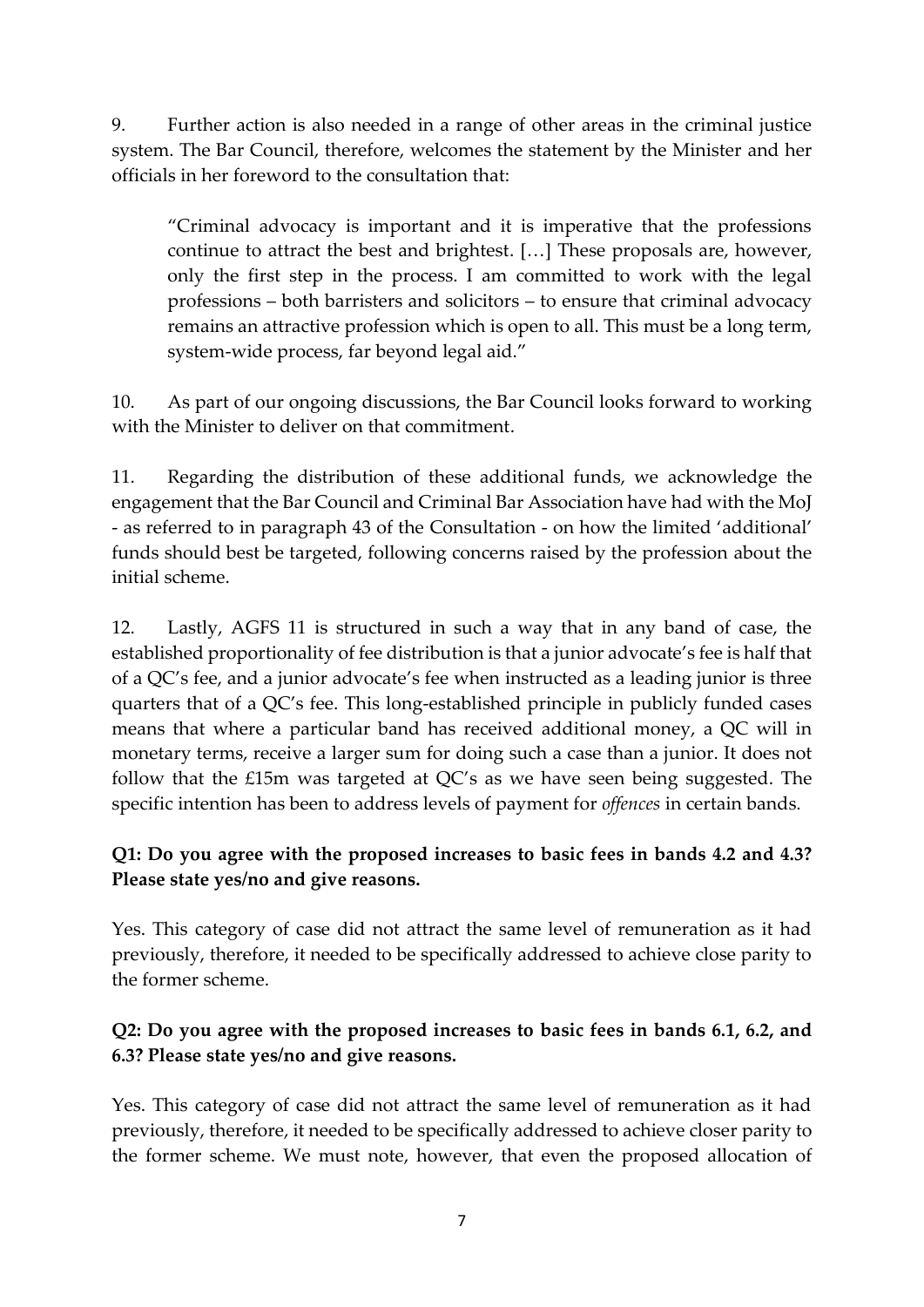money using the £15m figure will still not bring dishonesty offences back to a level where they were previously.

#### **Q3: Do you agree with the proposed increases to basic fees in bands 9.1 and 9.4? Please state yes/no and give reasons.**

Yes. This category of case did not attract the same level of remuneration as it had previously, therefore, it needed to be specifically addressed to achieve close parity to the former scheme.

#### **Q4: Do you agree with the proposed increases to fees in the standard cases category? Please state yes/no and give reasons.**

Yes. Junior Counsel need to be able to have a sustainable practice. The targeting of funds in this area is therefore welcome.

### **Q5: Do you agree with the proposed increases to basic fees in bands 6.4, 6.5, 11.2, 12.1, 12.2, 12.3, 13.1, 14.1, 15.1, 15.2, and 15.3? Please state yes/no and give reasons.**

Yes. For the reason acknowledged in paragraph 95 of the consultation, that the basic fees for these Bands in Scheme 10 do not fairly remunerate the work of junior Counsel.

**Q6: Do you agree with the proposed re-banding of several offences – harbouring an escaped prisoner, the intimidation of witnesses, the intimidation of witnesses, jurors and others, and assisting offenders – from the standard cases category to the offences against the public interest category? Please state yes/no and give reasons.**

Yes. The re-banding is necessary to recognise the work and expertise required in these cases in comparison to other standard cases.

#### **Q7: Do you agree with the proposed increase to fees for ineffective trials? Please state yes/no and give reasons.**

Yes. This change is necessary to provide more recompense in this situation where Counsel will have undertaken all the work necessary to conduct the trial.

# **Q8: Do you agree with the proposed increase to fees for appeals against conviction? Please state yes/no and give reasons**

Yes. Scheme 10 fees did not properly acknowledge the complexity of these hearings.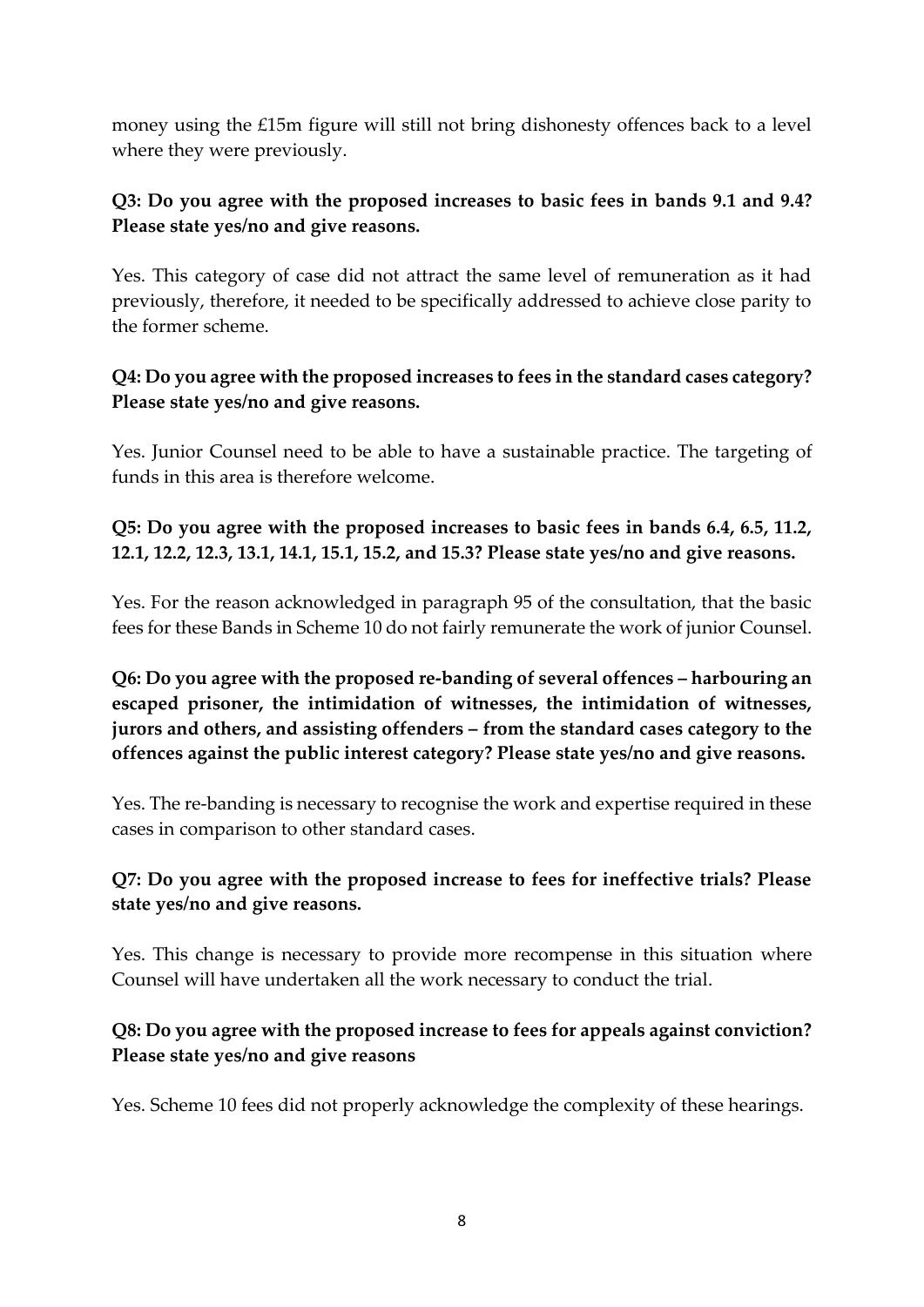**Q9: Do you agree that fees across the scheme should be increased by 1% on cases with a Representation Order dated on or after 1 April 2019? Please state yes/no and give reasons.**

In the Bar Council's March 2017 response<sup>12</sup> to MoJ's "Reforming the Advocates' Graduated Fee Scheme" consultation paper, we wrote:

"any scheme which is introduced, if it does not have index linking built in, will result in a year on year fee cut. It is essential therefore that index linking is introduced in order to have the confidence of the profession."

That remains the case, and therefore, whilst we do not reject the 1% fee increase, it is not enough when measured against the background of the historical and significant cuts the profession has sustained, such that a further injection of funds and index linking, to take account of future inflation, needs to be introduced in to the Scheme to make it sustainable for the future. Further, as stated at the outset of this response, the Bar Council suggests that the 1% should be paid from the point that the SI comes into force, not in 2019.

In terms of the balance of the fees within the scheme, we look forward to participating in the review of the scheme as set out in paragraphs 48 - 53 of the current consultation. The groundwork for this needs to be laid now, and we repeat the warning that the Bar Council has given before, that more urgent further action needs to be considered if advocates begin to reject cases on the grounds that cases under Scheme 10/11 offer inadequate remuneration in comparison to the amount they would have received under Scheme 9.

**Q10: Do you agree with the overall package of scheme amendments we have set out in this consultation document? Please state yes/no and give reasons. If you have alternative proposals, we would welcome case studies and examples to illustrate these.**

Yes. In the context of the observations made at the outset about the inadequate levels of investment in the justice system, and in particular to Counsel's remuneration, the limited funds on offer have been appropriately targeted at priority areas.

**Q11: Do you agree that we have correctly identified the range of impacts of the proposals as currently drafted in this consultation paper? Please state yes/no and give reasons.**

[https://www.barcouncil.org.uk/media/555846/20170302\\_bar\\_council\\_response\\_to\\_agfs\\_cons](https://www.barcouncil.org.uk/media/555846/20170302_bar_council_response_to_agfs_consultation.pdf) [ultation.pdf](https://www.barcouncil.org.uk/media/555846/20170302_bar_council_response_to_agfs_consultation.pdf)